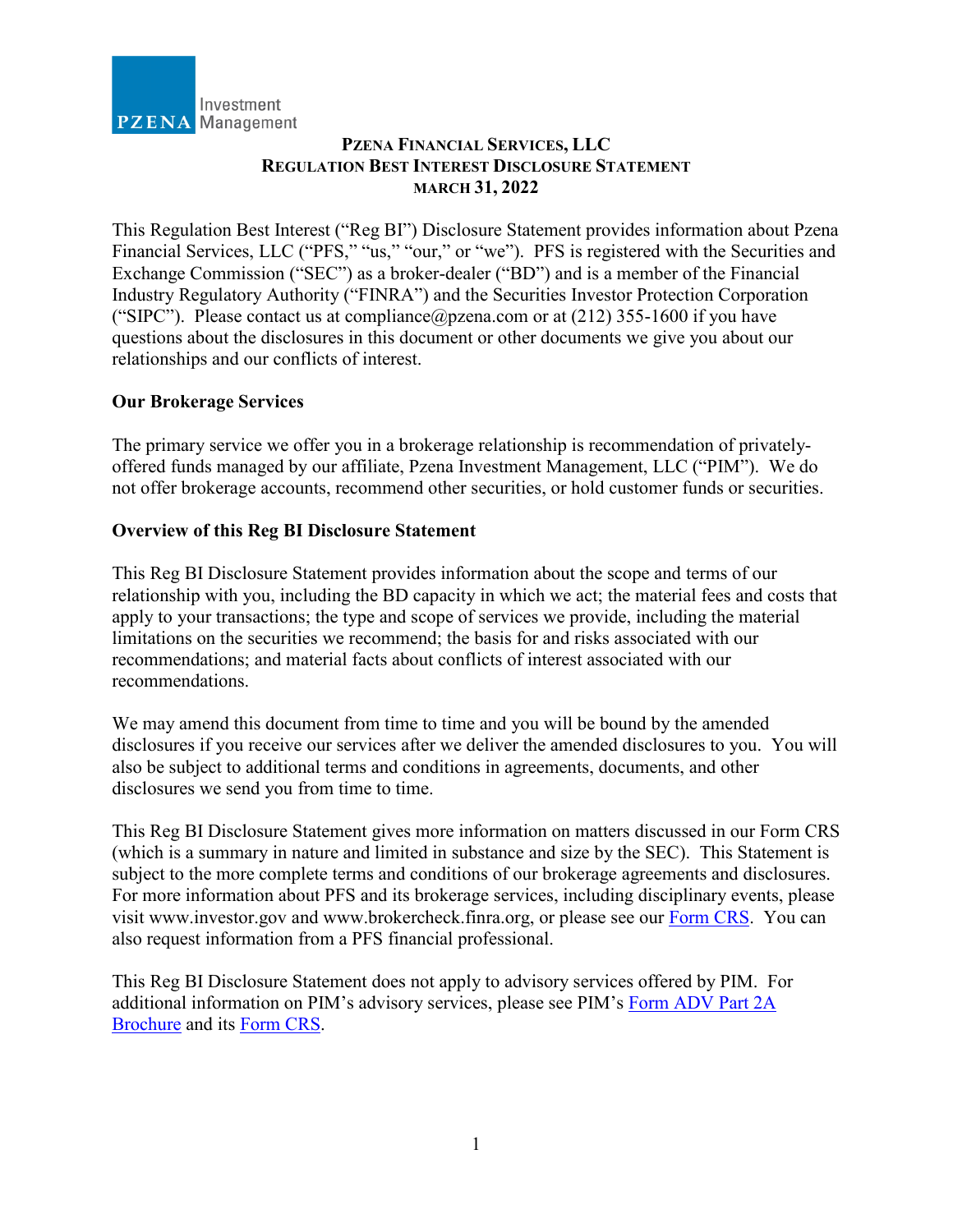#### **Standard of Conduct**

Under Reg BI, PFS and its associated persons are required to act in your best interest at the time they make a recommendation to you of any securities transaction or investment strategy involving securities, without placing our financial or other interests ahead of your interests. The requirement that we act in your best interest is limited to when we make a recommendation of a security or investment strategy involving securities to a retail investor.<sup>[1](#page-1-0)</sup> Neither Reg BI nor any best interest obligation extends to any other dealings or services we provide, including, without limitation, how we market securities and services, execute trades, the fees that we charge, or our duty to deal fairly with retail customers.

Recommendations do not include, without limitation, marketing materials, educational materials, statements of philosophy and investment principles, descriptions of strategies and risks, and some generic advice. As a BD, we have significant conflicts of interest when we recommend a securities transaction or investment strategy involving securities, including that we are compensated based on the sale of securities to you and recommend securities that are sponsored or managed by our affiliates, and that pay placement fees to us. These conflicts of interest are described in greater detail below, as well as in other documents such as your agreement, prospectuses and other product disclosures, trade confirmations, and account statements.

A PFS financial professional may give you more additional information about the products and services PFS offers, including the material limitations on the securities or investment strategies that a financial professional recommends, as well as the financial professional's investment philosophy and any conflicts of interest specific to the financial professional.

# **Capacity**

All of our financial professionals are also associated with PIM. When our financial professionals recommend a private fund or investment strategy involving private funds, they act in their capacity as representatives of the BD unless otherwise stated at the time of the recommendation. Any such statement will be made orally to you. When we act in a brokerage capacity, no recommendation that we make is intended to, nor should you consider it, to form the primary basis for your investment decision(s). You agree you will exercise your own independent judgment in determining whether to act on our recommendations, and you must approve each transaction before execution. PFS is not your investment adviser or fiduciary. While we may consider information about your tax status that you give us as one component of your financial profile, we do not provide tax advice. We encourage you to speak with a tax professional about the tax implications of your brokerage activity.

<span id="page-1-0"></span><sup>&</sup>lt;sup>1</sup> "Retail investor" is a natural person, or the legal representative of a natural person, who receives or seeks to receive services primarily for personal, family, or household purposes. You are not a retail investor if you use our services primarily for purposes other than personal, family, or household purposes*.*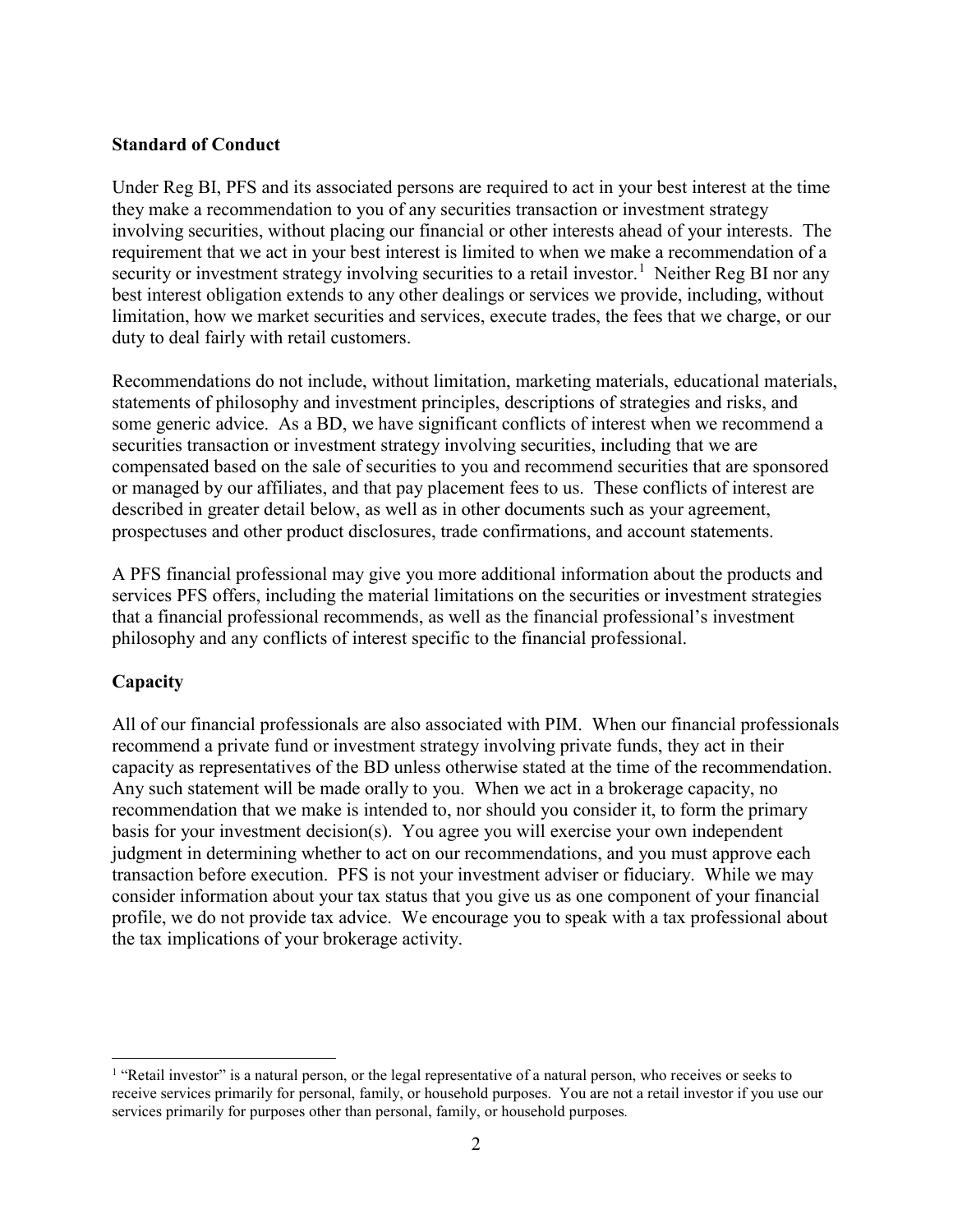## **Type and Scope of Services**

*Monitoring*: PFS does not provide you any ongoing or periodic review, follow-up or monitoring of your private fund investments even if we have made a recommendation about those investments. We will seek to confirm your investment objectives on at least an annual basis to the extent required by SEC and FINRA rules, but we do not agree to provide any ongoing monitoring of your investments. If you prefer on-going monitoring of your investments, you should speak with a financial professional about whether an advisory relationship with our affiliate PIM is appropriate for you.

*Account Minimums*: We do not offer brokerage accounts and thus there is no minimum. Private funds have investment minimums, found in their offering documents.

*Basis for a Recommendation:* When making a brokerage recommendation, we begin by gaining an understanding of your financial situation, investment objectives and goals, and tolerance for investment risk. This includes information that you give us such as your income, age, number of dependents, net worth, liquid assets, investment experience, investment preference, and time horizon. Your investor profile helps us in evaluating the private funds to recommend to you. There is no single "best" investment for any particular situation. You make the ultimate decision whether to follow our recommendations, and it is your responsibility to notify us of any changes to your investor profile.

### **Fees, Costs and Related Conflicts**

*Overview*: We will earn a placement fee from PIM of 0.06% on each purchase you make. You will not pay us any fees and costs. You will pay your proportionate share of a private fund's fees and expenses, whether or not the fund makes money. Fees and costs will reduce any amount of money you make on your investments over time. Please make sure you understand what fees and costs you are paying.

#### *Conflicts Related to Compensation:*

Trading. We earn a placement fee from PIM for each private fund purchase that we execute for you. You do not pay any fees to us. Because we are compensated based on the dollar amount you invest in a private fund, we have an incentive to encourage you to invest more money in the fund. We and our financial professionals at times will buy or sell securities for our personal accounts that are the same as or different from those we recommend to you. In addition, our financial professional at times will own interests in a private fund that they recommend to you.

Proprietary Products. We only recommend private funds managed by PIM, which means that we and PIM will benefit from the advisory fees you pay, and we will not recommend other funds that also may be appropriate for you. We have an incentive, which is a potential conflict of interest for us, to recommend the purchase of PIM-advised private funds. We seek to mitigate that conflict by recommending funds that are suitable for you. You are not under any obligation to purchase any investment we recommend to you.